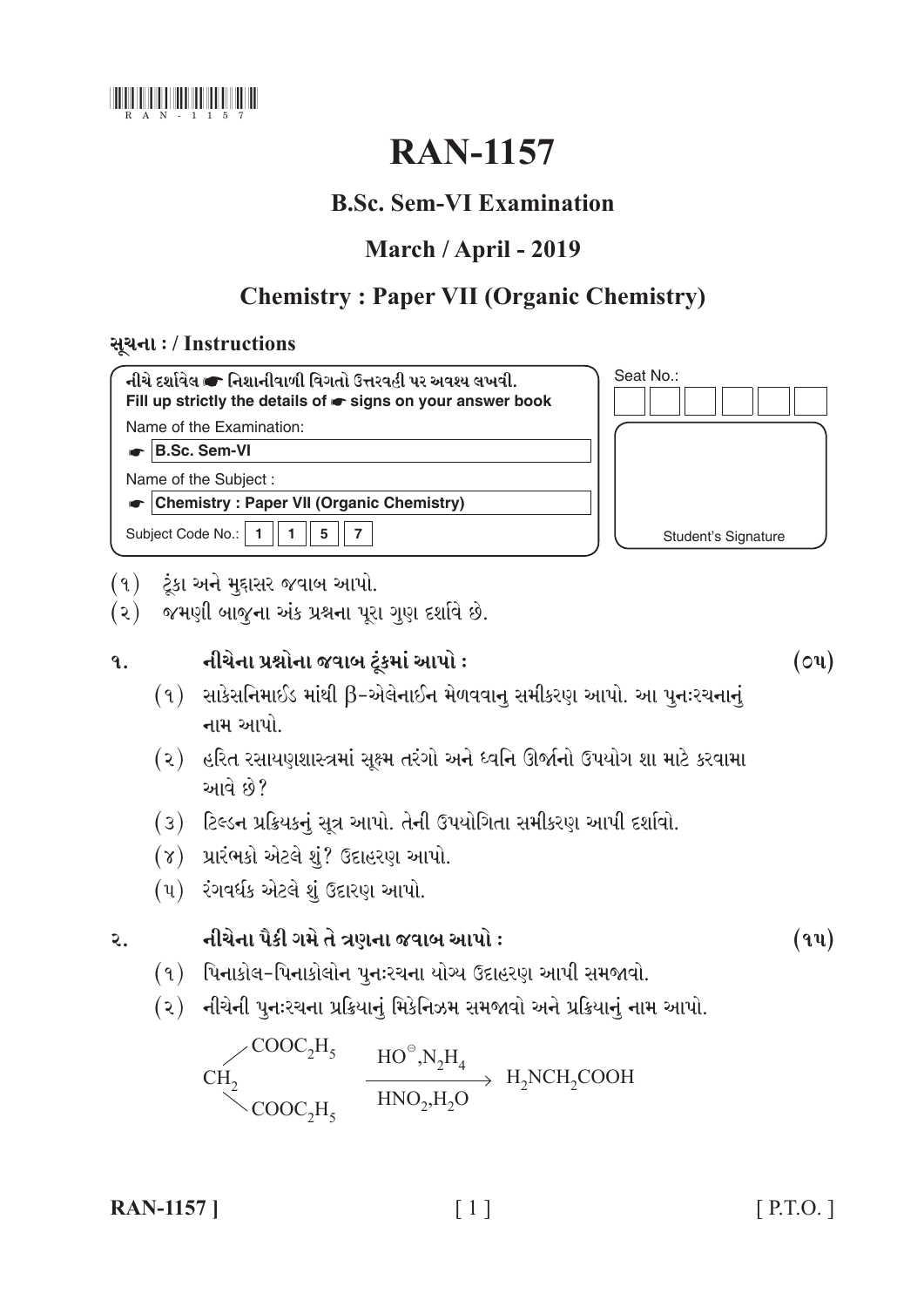- (3) કાર્બનિક પ્રક્રિયાઓમા ઉદ્દીપન સમજાવો. કલા પરિવર્તન ઉદ્દીપન પર નોંધ લખો.
- (४) પરમાણુ અર્થતંત્ર પર આધારિત હરિત રસાયણશાસ્ત્રના સિધ્ધાંતનું નિવેદન કરો અને સમજાવો.
- (૫) (i) બેકમાન પુનઃરચનાનો ઉપયોગ કરી કેપ્રોલેક્ટમનું સંશ્લેષણ આપો.
	- (ii) પેરાસીટેમોલનું હરિત સંશ્લેષણ આપો.

નીચેના પૈકી ગમે તે ત્રણના જવાબ આપોઃ  $\overline{3}$ .

- (૧) પુરવાર કરો: કેમ્ફર, દ્વિચક્રિય પ્રણાલી ધરાવતો સંતુપ્ત કિટોન છે.
- (૨) સિટ્લની ઓક્સિડેશન અને ઓઝોનોલિસિસ પ્રક્રિયાઓ સૂત્રબધ્ધ કરો અને અનુમાન તારવો.
- (૩) યોગશીલ પોલિમરાઈઝેશન અને સંકલન પોલિમરાઈઝેશન પદો વર્ણવો. ઝિગ્લર.નાટા પોલિમરાઈઝેશન પર નોંધ લખો.
- (૪) પોલિએસ્ટર અને પોલિએમાઈડોના અહેવાલ આપો.
- (i) ટરપીનોઈડોના બંધારણ નક્કી કરવાની કોઈ પણ બે સાંશ્લેષિક પધ્ધતિઓ આપો.  $(\mathfrak{y})$ 
	- (ii) નીચેના પોલિમરોના બંધારણીય સૂત્ર અને ઉપયોગો આપો.
		- $9.$ બના N રબર
		- યુરિયા ફોર્માલ્ડિહાઈડ રેઝિન  $\mathbf{R}$
		- નિયોપીન  $3<sup>1</sup>$

#### નીચેના પૈકી ગમે તે ત્રણના જવાબ આપોઃ  $\gamma$ .

- (૧) વનસ્પતિજન્ય વર્ણકોનું વર્ગીકરણ આપો.  $\beta$ -કેરોટિનમાં  $\beta$ -આયોનોન ચક્રોની હાજરી પુરવાર કરવાર વૈશ્લેષિક પુરાવાઓ આપો.
- (૨) "સાયનીન એ સાયનીડિન ક્લોરાઈડનો ગ્લુકોસાઈડ છે." સમજાવો. સાયનીડિન ક્લોરાઈડનું બંધારણ પુરવાર કરવા વૈશ્લેષિક પુરાવાઓ આપો.
- (૩) રંગકોનું વર્ગીકરણ તેઓના કાપડ પરના વિનિયોગને આધારે સંક્ષિપ્તમાં ચર્ચો.
- (૪) ઈરિયોક્રોમ બ્લેક T અને ફિનોલ્ફથેલીનના સંશ્લેષણ આપો.
- $(4)$  (i) કવેર્સેટીનનું કુદરતી પ્રાપ્તિસ્થાન ક્યુ છે? તેની KOH સાથેની ગલન પ્રક્રિયા લખો.
	- (ii) ઈઓસીનનું સંશ્લેષણ આપો.

 $(9y)$ 

 $(9y)$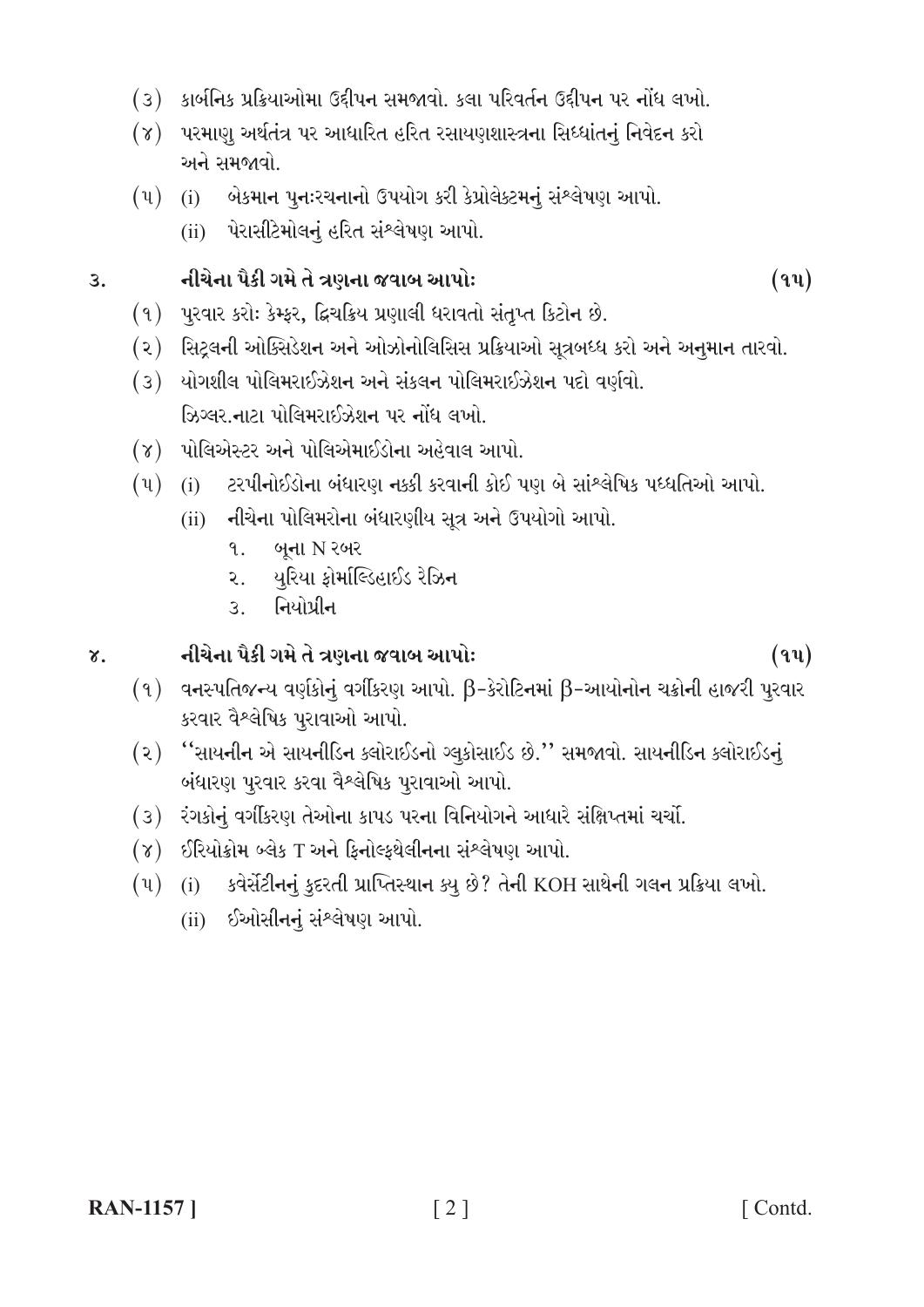## **ENGLISH VERSION**

### **Instructions:**

- 1. As per the instruction no 1 of page no 1.
- 2. Answer in brief and to the point
- 3. Figures to the right indicate full marks of the question.

### **Q.1. Answer the following questions (5)**

- 1) Give equation for obtaining β-Alanine from succinimide. Name this rearrangement.
- 2) Why microwaves and sonic energy are used in green chemistry
- 3) Give the formula of Tilden reagent. Show its application giving equation
- 4) What is meant by initiatiors Give example
- 5) What is auxochrome ? Give example.

## **Q.2. Answer any three of the following: (15)**

- 1) Explain Pinacol Pinacolone rearrangement giving suitable illustration.
- 2) Explain mechanism of the following rearrangement reaction and give the name of the reaction

 $COOC<sub>2</sub>H<sub>5</sub>$  $H_2NCH_2COOH$  $HO^{\circ}$ ,  $N_2H_4$  $COOC<sub>2</sub>H<sub>5</sub>$  $CH<sub>2</sub>$  $HNO<sub>2</sub>, H<sub>2</sub>O$ 

- 3) Explain Catalysis in organic reactions. Write note on phase transfer catalysis.
- 4) State and explain the principle of green chemistry based on atom economy
- 5) (i) Give synthesis of caprolactam by the application of Beckmann rearrangement
	- (ii) Give green synthesis of Paracetamol.

### **3. Answer any three of the following : (15)**

- 1) Prove, camphor is a bicyclic saturated ketone.
- 2) Formulate the oxidation and ozonolysis reaction of citral and derive conclusion.
- 3) Explain the terms, Addition polymerization and Condensation polymerization. Write note on Ziegler Natta Polymerization.
- 4) Give an account of Polyester and Polyamides.